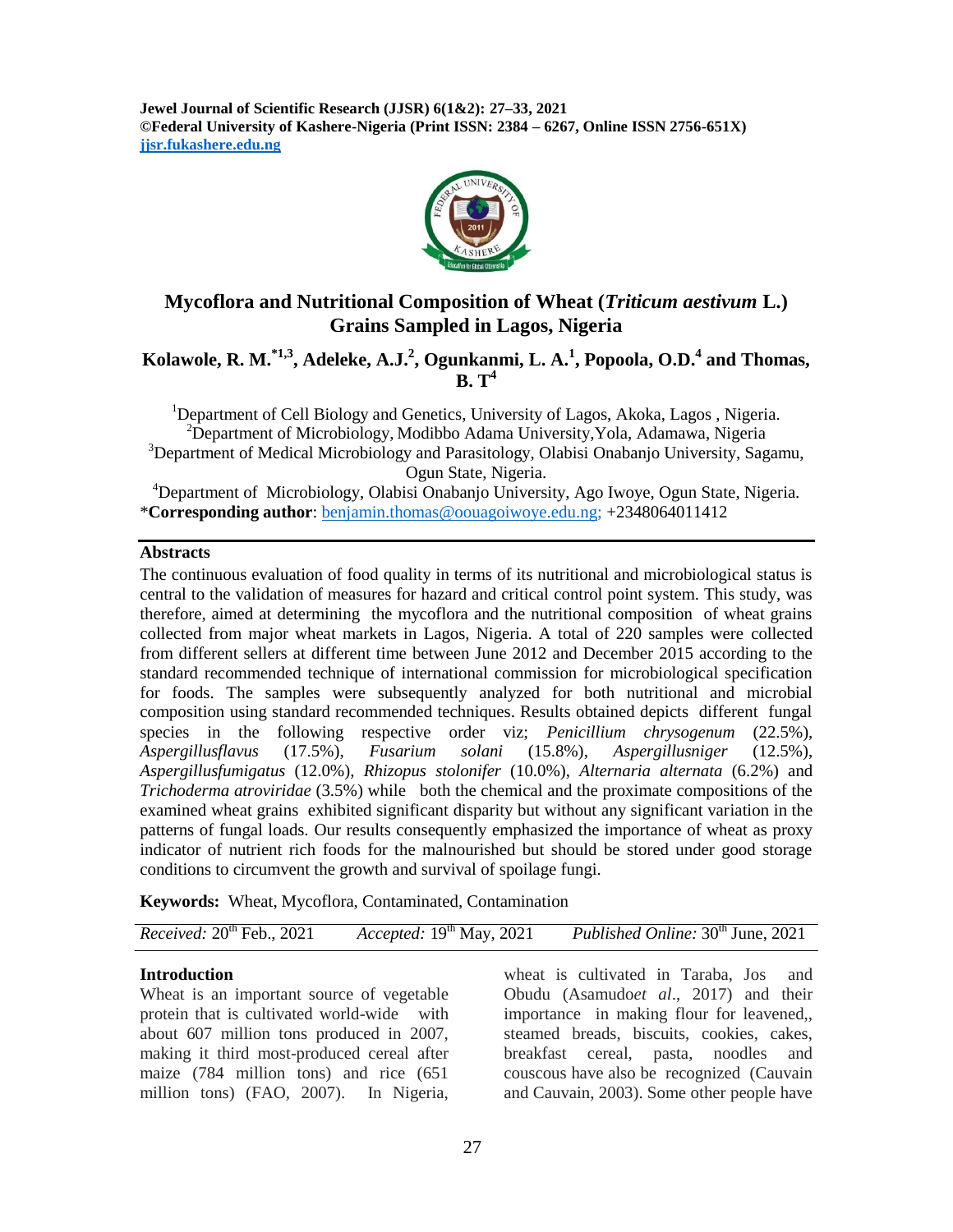also recognized the imperativeness of this staple vegetable food in brewery industry especially during their fermentation to make alcoholic beer, vodka and even bio-fuel (Palmer, 2001; Neill, 2002). In agriculture, wheat has been used as a forage crop for livestock and their straw have been used as fodder for cattle and other like animals (Smith, 1995). Generally, the rich composition of catalytic elements in wheat and its flour coupled with its functional ingredients such as fibre, phytochemicals, minerals, and other essential amino acids make wheat one of the most acceptable cereal crop (Musaige*et al*., 2007;Dewettinck*et al*., 2008). However, the vulnerability of wheat grains to fungal attack both at pre and post-harvest and even during processing is a growing public health problem and this may further exacerbate fungal proliferation and hence leading to food poisoning (Birk*et al*., 2003, Čonková *et al*., 2006; Sabillon, 2014). This food poisoning on the other hand, has become a very topical subject eliciting great deal of public concern to many people all over the world (Mamajoro, 2009) because of their potentials involvement in condemning several agricultural products in addition to their responsibility in causing substantial effects in stored food stuffs including discolouration, production of off-odours, deterioration in technological quality among other effects (Basilico *et al*., 2001; Magnolia *et al*., 2006) and mycotoxin contamination (Jayeola and Oluwadun, 2010; Thomas and Ogunkanmi, 2014). The mycoflora and intrinsic factors that might contribute to the deterioration of wheat grains are very important in order to ensure food safety since consumption of wheat and wheat products is fast gaining ground in Nigeria due to its health benefit. This study was, therefore aimed at investigating the mycoflora and the nutritional composition of marketed wheat grains sourced in Lagos, Nigeria.

### **Materials and Methods Collection of Samples**

A total of 220 wheat grains were purchased from different markets in the five (5) administrative divisions of Lagos State viz; Ikeja, Ikorodu, Lagos, Epe, and Badagry divisions. These samples were collected separately in pre-sterilized aluminium pan and transported to the laboratory within 24hours of its collection. On getting to the laboratory, wheat grains were segregated into healthy and diseased groups based on the following parametersdiscoloration, weight loss, and visible mold growth among other factors

**Isolation and Identification of fungal mycoflora**: The diseased grains were surface sterilized with 0.1% solution of mercury chloride  $(HgCl<sub>2</sub>)$ , rinsed in sterile distilled water before being plated on potato dextrose agar (PDA) in triplicates. The plates were incubated at room temperature  $(27\pm2^0C)$  for 48 hours. Purification of the isolates was done, by subsequent subculturing into fresh sterile media until pure cultures were obtained. Microbiological identification of fungal isolates were carried out using both macro-morphological (Maren, 2002), and micro-morphological characteristics (Pitt and Hocking, 1997), while molecular identification was done as described earlier (Fredricks*et al*., 2005; Pryce *et al.,* 2003).

### **Chemical and Proximate analyses of wheat grains**

The chemical analysis of wheat grainswas determined using the method described by Nout*et al*. (1989) while the proximate analysis was estimated following the recommended method of the Association of official Analytical chemists as described by Adeniran and Ajifolokun (2018)

# **Results**

The PCR amplification of the 18S ribosomal RNA gene of the fungal isolates obtained from wheat yielded a single fragment of an approximately between 700 and 900bp with a BLAST search delineating percentage similarity of between 97-100% . The identified fungal isolates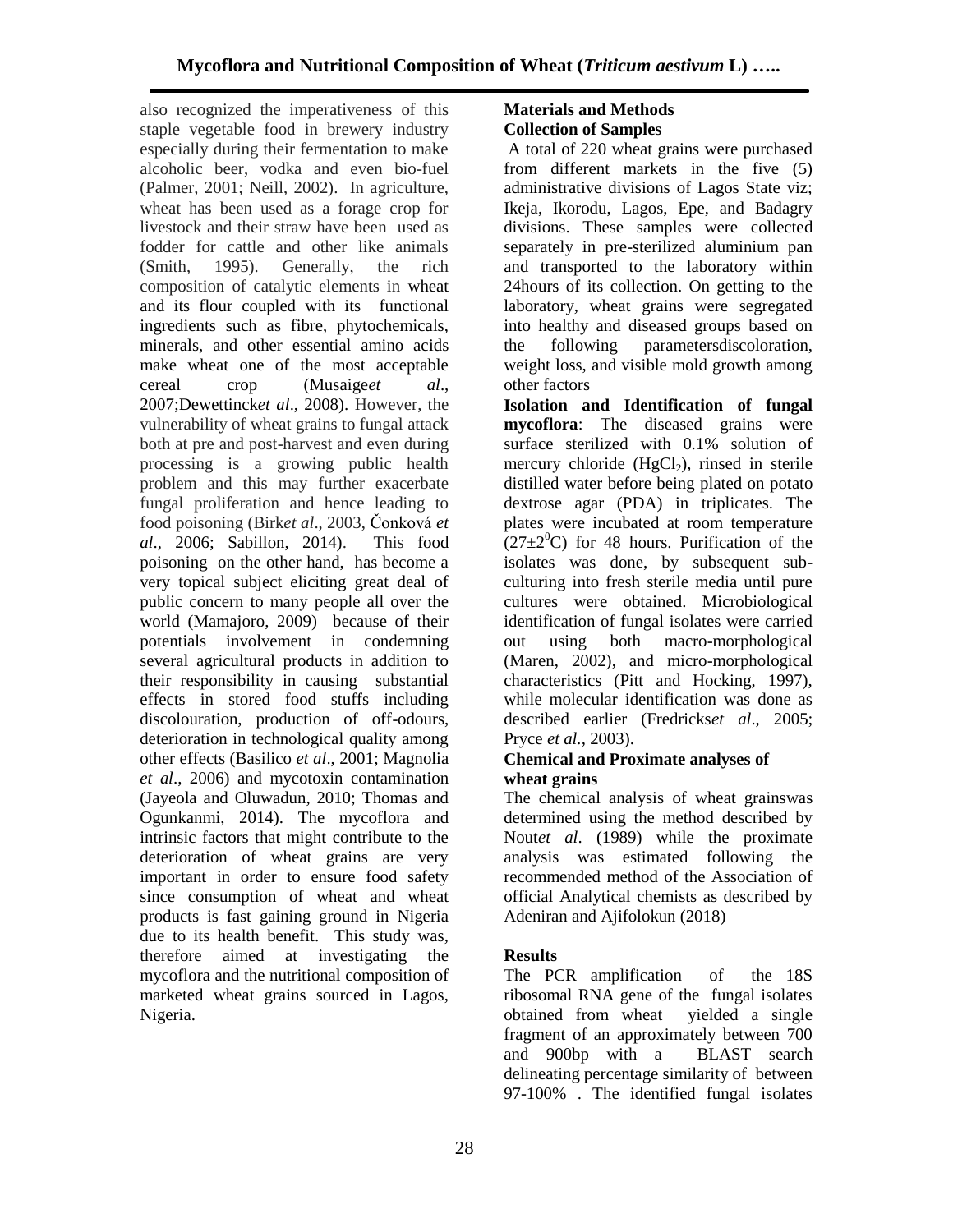were *Penicillium chrysogenum* (22.5%), *Aspergillusflavus* (17.5%), *Fusarium solani* (15.8%), *Aspergillus niger* (12.5%), *Aspergillus fumigatus* (12.0%), *Rhizopus stolonifer* (10.0%), *Alternaria alternata* (6.2%) and *Trichoderma atroviridae* (3.5%). Table 2 shows the species identification by both Microbiological and Molecular methods for the isolated filamentous fungi. Except for 78 *Penicillium chrysogenum,* 63 *Fusarium solani,* 14 *Trichoderma atroviride*, 25 *Alternaria alternata* and 20 *Rhizopus stolonifer* that were misidentified *as Penicillium verrucosum, Fusarium moniliforme, Trichoderma species* and *Rhizopus* species respectively, all the remaining 200 isolates were correctly identified by the microbiological method. Conversely, the comparator molecular technique successfully identified all the isolated organisms resulting in 100% correct

diagnosis. The number of discrepant species identified by the microbiological method represents a total of 200 fungal strains belonging to five different genera to connote approximately 50% of the total isolated organisms. The table 3 below depicts the occurrence of fungi in the marketed wheat grains obtained from different sources in Lagos State, Nigeria. All the sample investigated harbors *Aspergillus flavus* and *Penicillium chrysogenum* while *Fusarium solani* was isolated from samples from nine locations, *Aspergillus niger* isolated from samples from eight locations, *Aspergillus fumigatus* occurs in sample from five different markets, though to varying degree of distribution pattern. Also, *Alternaria alternate* and *Trichoderma atroviride* was found in the samples from Mushin and Somolu markets respectively.

Table 1: Molecular Identification of Fungal Isolates from Wheat

| Tuble 1. Molecului Rechtmotion of I thight housition willow |                         |            |               |  |  |  |  |  |
|-------------------------------------------------------------|-------------------------|------------|---------------|--|--|--|--|--|
| <b>Culture number</b>                                       | <b>Species</b>          | Ga18       | $\frac{6}{6}$ |  |  |  |  |  |
| FW1                                                         | Aspergillus niger       | AY214445.1 | 97            |  |  |  |  |  |
| FW <sub>2</sub>                                             | Aspergillus flavus      | AY214445.  | 100           |  |  |  |  |  |
| FW <sub>3</sub>                                             | Aspergillus fumigates   | FJ878717.1 | 98            |  |  |  |  |  |
| FW4                                                         | Penicillium chrysogenum | L76153.1   | 98            |  |  |  |  |  |
| FW <sub>5</sub>                                             | Fusarium solani         | KJ573076.1 | 98            |  |  |  |  |  |
| FW <sub>6</sub>                                             | Trichoderm aatroviride  | FJ904855.1 | 98            |  |  |  |  |  |
| FW7                                                         | Alternaria alternata    | AY354228.1 | 98            |  |  |  |  |  |
| FW8                                                         | Rhizopus stolonifer     | HM051076.1 | 100           |  |  |  |  |  |

Ga18 = Gene Bank accessions for 18S rRNA gene, % = percentage similarity of sequence

Table 2: Identification of filamentous Fungi by Microbiological and Molecular Methods

|                              | Number $(\%)$ of isolates in category |                        |          |          |                         |      |  |
|------------------------------|---------------------------------------|------------------------|----------|----------|-------------------------|------|--|
|                              |                                       | Microbiological method |          |          | <b>Molecular method</b> |      |  |
| <b>Species</b>               | СI                                    | MI                     | NI       | CI       | MI                      | NI   |  |
| Aspergillusniger             | 50                                    | 0                      | 0        | 50       |                         | 0    |  |
| Aspergillusflavus            | 70                                    | 0                      | 70       | $\Omega$ |                         |      |  |
| Aspergillusfumigatus         | 48                                    | 0                      |          | 48       |                         |      |  |
| Penicilliumchrysogenum       | 12                                    | 78                     |          | 90       |                         |      |  |
| <i>Fusariumsolani</i>        | 0                                     | 63                     |          | 63       |                         |      |  |
| <i>Trichodermaatroviride</i> |                                       | 14                     |          | 14       |                         |      |  |
| Alternariaaltenata           |                                       | 25                     |          | 25       |                         |      |  |
| Rhizopusstolonifer           | 20                                    | 20                     | $\theta$ | 40       |                         | 0    |  |
| Total                        | $200(50\%)$                           | $200(50\%)$            | 0(0)     | 400(100) | 0(0)                    | 0(0) |  |

KEY: CI- Correct identification, MI- Misidentification and NI- No identification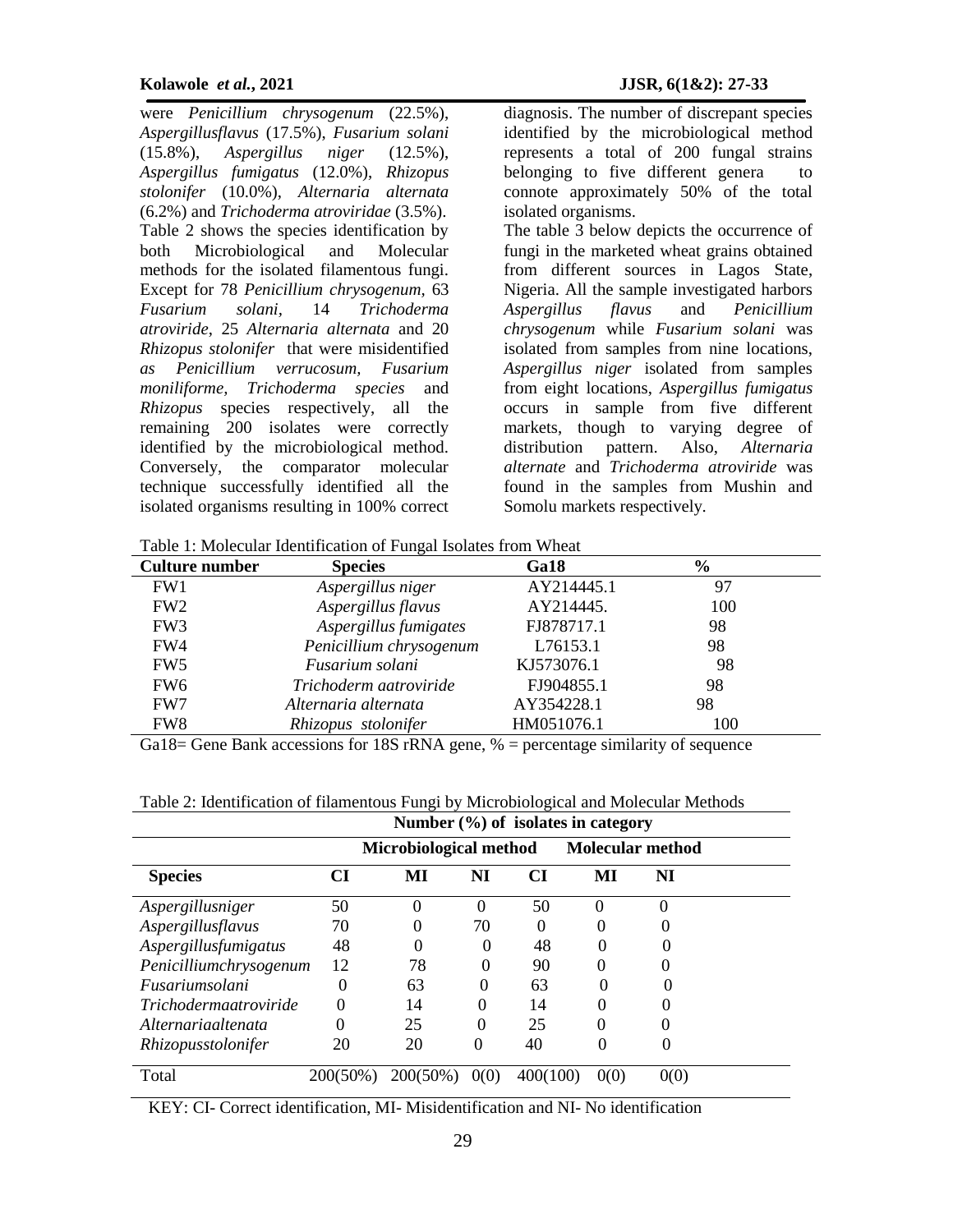|                               | <b>LOCATIONS</b>         |                          |                          |                          |                                              |         |        |        |                          |     |                |        |        |            |
|-------------------------------|--------------------------|--------------------------|--------------------------|--------------------------|----------------------------------------------|---------|--------|--------|--------------------------|-----|----------------|--------|--------|------------|
| Organism                      |                          |                          |                          |                          | AG OSH MSH YB SOM OY ID M12 SR 0B IKY IKD EP |         |        |        |                          |     |                |        |        | <b>BGR</b> |
| Aspergilus flavus             | $+$                      | $^{+}$                   |                          |                          | $^{+}$                                       |         | $^{+}$ |        | $^{+}$                   |     |                |        | $^{+}$ | $+$        |
| Penicillium                   |                          |                          |                          |                          |                                              |         |        |        |                          |     |                |        |        |            |
| Chrysogenium                  | $+$                      | $+$                      | $+$                      | $+$                      | $+$                                          | $+$ $+$ |        | $^{+}$ | $+$                      | $+$ | $+$            | $^{+}$ | $^{+}$ | $^{+}$     |
| <i><b>Fussariumsolani</b></i> | $+$                      | $+$                      |                          |                          | $\blacksquare$                               | $+$     | $+$    | $+$    | $+$                      | $+$ | $\blacksquare$ | $+$    |        | $+$        |
| Aspergillus                   |                          |                          |                          |                          |                                              |         |        |        |                          |     |                |        |        |            |
| <b>Fumigates</b>              | $^{+}$                   | $+$                      |                          |                          |                                              |         |        |        |                          |     | $\mathrm{+}$   |        |        | $^{+}$     |
| Aspergillusniger              | $+$                      | $\overline{\phantom{a}}$ | $+$                      | $\overline{\phantom{a}}$ | $+$                                          | $+$     | $+$    | $+$    | $+$                      |     |                |        | $+$    |            |
| Rhizopusstolonifer            | $\overline{\phantom{0}}$ |                          | $\overline{\phantom{a}}$ | $+$                      | $\overline{\phantom{a}}$                     | $+$ $+$ |        | $+$    | $\overline{\phantom{a}}$ | $+$ |                | $+$    |        |            |
| Alternariaalternata           | $\overline{\phantom{0}}$ |                          | $^{+}$                   |                          |                                              |         |        |        |                          |     |                |        |        |            |
| <b>Trichoderma</b>            |                          |                          |                          |                          |                                              |         |        |        |                          |     |                |        |        |            |
| Atrovidae-                    |                          |                          |                          |                          |                                              |         |        |        |                          |     |                |        |        |            |

Table 3: Occurrence of fungi found associated with marketed wheat in Lagos State, Nigeria.

AG – Agege, Osh – Oshodi, MSH – Mushin, SOM – Somolu, YBA – Yaba, OY –Oyingbo, ID – Ido, M12 – Mile12, SR – Sura, OB – Obalande, IKY – Ikoyi, IKD – Ikorodu, EP – Epe and BGR – Badagry.

**Table 4:** Chemical and proximate composition of *wheat seeds* sampled from Lagos, Nigeria

| <b>Chemical and Proximate Parameters</b> | <b>Mean</b> ±SD |
|------------------------------------------|-----------------|
| Moisture content (%)                     | $3.8 \pm 0.03$  |
| Ash content                              | $2.8 \pm 0.21$  |
| Fat $(\%)$                               | $3.1 \pm 0.01$  |
| Protein $(\%)$                           | $13.8 \pm 1.21$ |
| $Carbohydrate(\% )$                      | $74.6 \pm 2.01$ |
| Magnesium $(\%)$                         | $0.74 \pm 0.21$ |
| Phosphorus $(\%)$                        | $0.86 \pm 0.11$ |
| Iron $(\%)$                              | $0.36 \pm 0.01$ |
| Potassium (%)                            | $1.30 \pm 0.12$ |
| Calcium (%)                              | $1.91 \pm 0.01$ |
| Copper $(\%)$                            | $1.31 \pm 0.17$ |
| Manganese (%)                            | $8.35 \pm 1.72$ |
| Zinc $(\%)$                              | $9.34 \pm 2.15$ |
| Molybdenum $(\%)$                        | $1.99 \pm 0.11$ |
| Chromium $(\%)$                          | $1.92 \pm 0.02$ |
| pH                                       | $6.4 \pm 1.31$  |
| aw                                       | $0.92 \pm 0.01$ |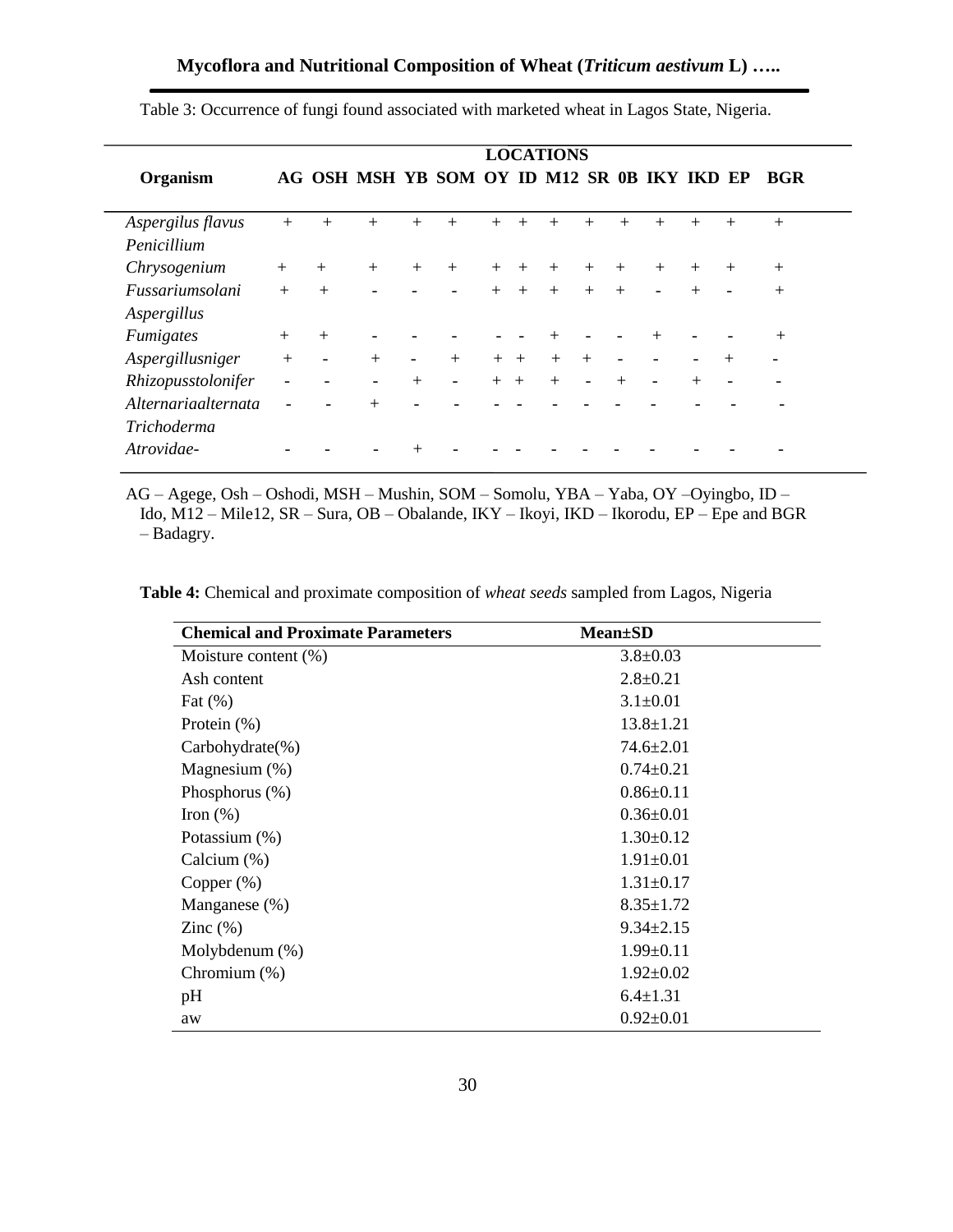The above table connotes the chemical and proximate composition of wheat grains sampled from Lagos, Nigeria. As shown in this table, the sampled wheat grains contain varied levels of both proximate and chemical compounds with carbohydrates being the most significantly represented (74.6±2.01%). Protein and Fats are other proximate that shows some level of representation in the following order of respects  $(13.8 \pm 1.21\%)$  and  $(3.1 \pm 0.01\%)$ . Some chemical parameters including magnesium, phosphorus, iron, potassium, calcium, copper, molybdenum and chromium were also found while both pH and water activity were found to be  $(6.4 \pm 1.31)$  and  $(0.92 \pm 0.01)$  respectively.

#### **DISCUSSION**

The importance of spoilage fungi in the deterioration of food has been emphasized (Schawn and Wheals, 2004; Ogiehor and Ikenebomeh, 2006; Thomas *et al.,* 2012; Thomas and Ogunkanmi, 2014). In this study, the main filamentous fungi isolated were *Penicillium chrysogenum*, *Aspergillus flavus*, *Fusarium solani*, *Aspergillus niger*, *Aspergillus fumigatus*, *Rhizopus stolonifer*, *Alternaria alternata* and *Trichoderma atroviridae*. The presence of these xerophilicmoulds in food represents significant changes in the organoleptic, microbiological and nutritional quality of such food (Ogiehor and Ikenebomeh, 2005; Magnolia *et al.,* 2006). From public health perspective, growth of these organisms in food suggests an imminent danger to the consumer especially when their secondary metabolites have been produced in the food (Otteneder and Majerus, 2000; Thomas *et al.,* 2021).

Aspergilli which were the most predominant in this study are among the most abundant soil mycoflora (Bennett and Klich, 2003). Among the isolated *Aspergilli, Aspergillius niger* and *Aspergillus flavus* were the most prevalent to confirm them as the major contaminants of wheat grains in the studied regions. Their presence as the most predominant indicates that the practices associated with the processing and post

processing handling of wheat grains including spreading on the floor, mats, displaying in open bowl in the markets as well as use of various packaging materials to haul finished products from rural to urban areas (Ogiehor and Ikenebomeh, 2005) might have exacerbated their wide distribution. Some of these fungal mycoflora has been reported to be notorious producers of certain mycotoxins including citrinin, patulin and even ochratoxins and are now known to cause tremors, coagulopathy and enteritis (Ojo, 2003). The good representation of protein by wheat in this study emphasized higher representation than other cereal studied by FAO (1999) where it was found that brown rice contain 7.3%, sorghum 8.3%, rhye 8.75%, maize 9.8%, wheat 10.6%, barley 11.0% and pearl millet 11.5%. However, the wheat samples analyzed in this study have lower fat contents. The pH values found in this study fall within the range at which toxigenic moulds can grow to further affirmed the reasons for wide contamination of wheat grains by several filamentous fungi. The observed pH of wheat samples in this study corroborated the report of Thomas *et al*. (2014) who further linked pH range above 2.0 -11.2 as being influential to growth of some toxigenic spp of *Aspergillus, Penicillium and Fusarium* (Jayeola and Oluwadun, 2010). The  $a_w$  of the wheat samples analyzed ranges from 0.89 to 0.99 and it has been reported that minimum  $a_w$ value for most spoilage molds growth in food is 0.80 and 0.61 for xerophilic molds (Safefood, 2014). The fact that this important cereal crops were also rich in calcium is enough to emphasize their importance in controlling blood pressure induced as a result of calcium deficiency. This is because one study found a reduction in systolic blood pressure of 0.34mm/Hg per 100g of calcium consumed daily and reduction in diastolic blood pressure of 0.15mm/Hg per 100g of calcium consumed daily (Beto, 2015). Hence, wheat might be found to be beneficial to people with hypertension due to their high calcium content. A study found modest zinc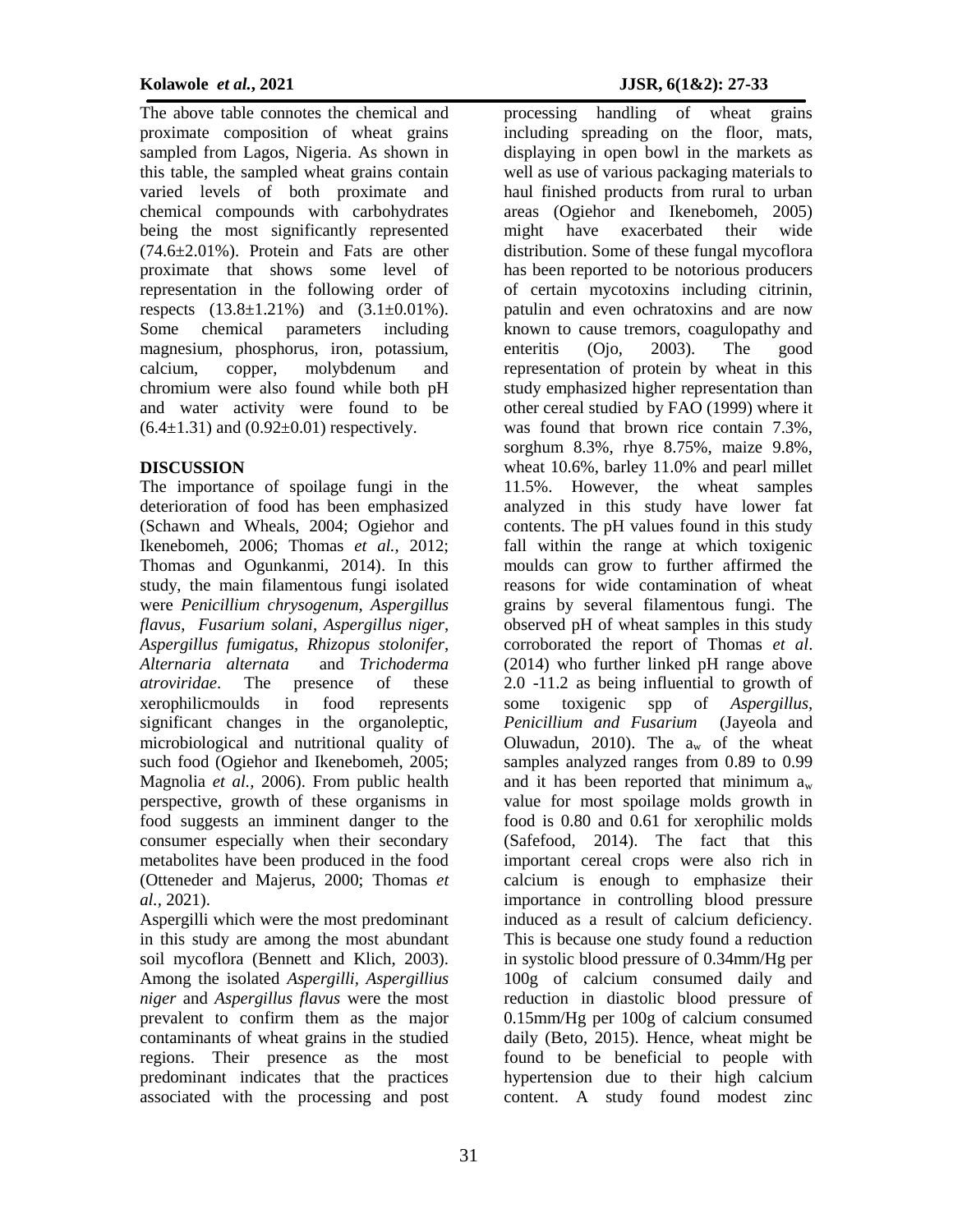supplement (5.7mg/day) results in increased growth rate (Roohani*et al.,* 2013) indicating that grains with high zinc content might benefit children under active growth. In conclusion, Our results consequently emphasized the importance of wheat as proxy indicator of nutrient rich foods for the malnourished but should be stored under good storage conditions to circumvent the growth and survival of spoilage fungi.

### **References**

- Ajifolokun, O.M. and Adeniran, H.A. (2018).Proximate and Mineral Composition of Co-Fermented Breadfruit and Cassava into Gari Analogue.*Journal of Nutrition and Food Sciences*, 8(1):1-6.
- Association of Analytical Chemist (2000).Official methods of analysis of AOAC.International 17th edition; Gaithersburg, MD, USA Association of Analytical Communities, pp 2200.
- Asamudo, N. U., Ndubuisi-Nnaji, U. U.andFatunla, O. K. (2017). Microbiological and proximate composition of different stored wheat flour brands sold in Uyo metropolis, Nigeria. *Journal of Applied Life Science Internaional,*  $10(4):1-11.$
- Basilico, J.C., De Basilica, M. Z., Chierizatti, C. and Vinderola, C. G. (2001). Characterization and control of thread mold in cheese. *Letters in Applied Microbiology,*32:419-423.
- Benneth J.W. and M. Klich.(2003). Mycotoxin.*Clinical Microbiology Review,* 16:497-516.
- Beto, J.A. (2015). The role of Calcium in Human Aging. *Clinical Nutrition Research*, 4:1-8.
- Birck N. M., Lorini, M.I andScussel, V. M.(2003). Fungus and mycotoxins in wheat grain at postharvest*. 9th International Working Conference on Stored Product Protection,*

*center for Agricultural sciences and technology*, pp 198- 205.

- Cauvian S. P. and Cauvian, P. C. (2003). Bread making*,* CRS Press, U.S.A., pp 540.
- Čonková, E., Laciaková, A., Štyriak, I., Czerwiecki, I. and wilczinskag. (2006). Fungal contamination and the levels of mycotoxins (DON and OTA) in cereal samples from Poland and East Slovakia.*Czech Journal of Food Science,*24:33–40.
- Dewettinck, K., Van-Bockstaele, F., Kühne, B., VanDeWalle, D., Courtens, T. M. and Gellynck, X. (2008). Nutritional value of bread: Influence of processing, food interaction and consumer perception. *Journal of Cereal Science*, 48:243-257.
- Food and Agriculture Organization (2007). 'FAOSTAT'' retrieved on the  $20<sup>th</sup>$  of June from http://Faostart.org/.
- Fredricks, D.N., Smith, C. and Meier, A. (2005).Comparison of six DNA extraction methods for recovery of fungal DNA as assessed by quantitative PCR. *Journal of Microbiology,* 43(10):5122–5128.
- Jayeola, C. O. and Oluwadun, A. (2010). Mycoflora and nutritional components of cocoa powder samples in South West Nigeria. *African Journal of Agricultural Research*, 5:2694-2698.
- Magnolia, C., Hallak, C., Astoreca, A., Ponsome, L., Chisera, S. and Dalcero, A. A. (2006).Occurrence ofochratoxin producing fungi in commercial kernels in Argentina. *Mycopathologia,* 161:53-58.
- Maren, A. K. (2002). Identification of common *Aspergillus* species. Central bureau voor Schimmel cultures Publishers, Utrecht, The Netherland, pp 62.
- Mamajoro, L. (2009). The survival of microbial pathogen in dairy products. Master thesis, University